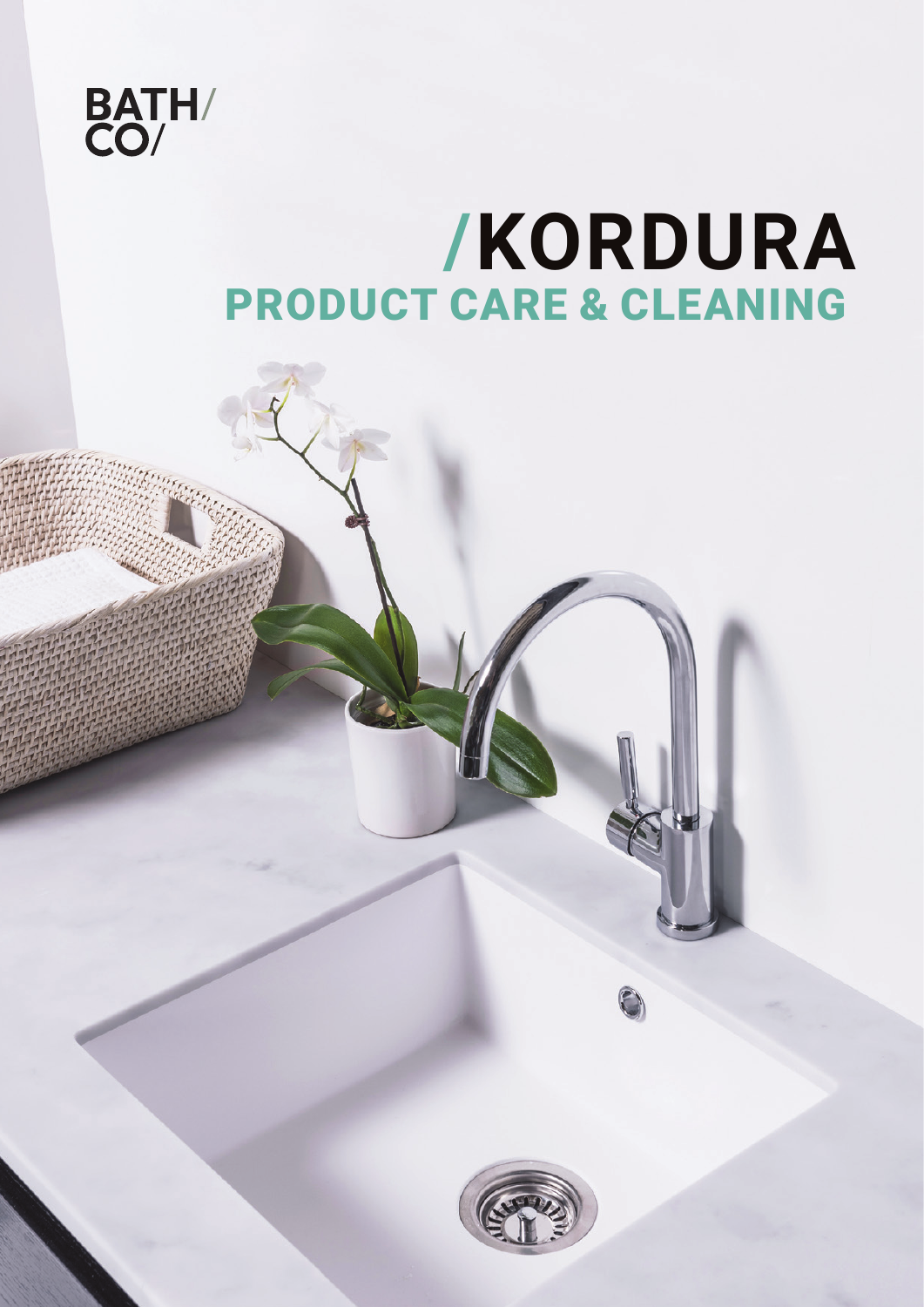BATH/<br>CO/

## **/KORDURA**  PRODUCT CARE & CLEANING

# **/KORDURA TOPS & SINKS**



### **KORDURA SURFACES**

Kordura may show light scratches and marks, particularly when it is new. Like many materials, dark and heavily pigmented colours and patterned or grained colours of Kordura tend to show minor scratching and marks more readily than plain light colours. Because these tops need minimal care, hot soapy water is all that is normally required however a mild cream cleaner like Jif should also be a part of your regular maintenance programme. See our tips below and cleaning guide on the next page to keep your Kordura surface at its best.

## **TIPS TO PREVENT DAMAGE**

|                                                 | <b>Things To Avoid</b>                                                                                                                                                                                                                           | <b>Things To Do</b>                                                                                                                                                                                                                                                                                                                                                                                                                    |
|-------------------------------------------------|--------------------------------------------------------------------------------------------------------------------------------------------------------------------------------------------------------------------------------------------------|----------------------------------------------------------------------------------------------------------------------------------------------------------------------------------------------------------------------------------------------------------------------------------------------------------------------------------------------------------------------------------------------------------------------------------------|
| Cuts &<br><b>Scratches</b>                      | DO NOT slide heavy or sharp objects<br>across the surface.                                                                                                                                                                                       | <b>SEE</b><br>Most light marks and scuffs may be removed<br>CLEAN &<br>REPAIR<br>by wiping your Kordura surface firmly with<br>STEP <sub>2</sub><br>Over page<br>a clean damp sponge or cloth, and a mild abrasive<br>cleaner such as Jif <sup>™</sup> cream cleanser or Ajax <sup>™</sup><br>cream cleanser<br>Please Note - deeper scratches can usually be removed<br>by using the Deep Marks & Scratch removal method (over page). |
| <b>Heat</b><br><b>Damage</b>                    | <b>DO NOT</b> put hot styling tools, in<br>particular straighteners or curlers<br>directly on a Kordura surface or in a<br>Kordura sink.<br>Please Note - damage caused by excessive heat is<br>not covered by your Warranty.                    | SEE<br>$C$ LEAN 8<br>Always use an appropriate heat-resistant mat.<br>REPAIR<br>STEP <sub>3</sub><br>Over page                                                                                                                                                                                                                                                                                                                         |
| <b>Boiling</b><br><b>Water</b><br><b>Damage</b> | DO NOT pour boiling water from an<br>instant hot water tap, jug or pot into<br>your Kordura sink. Discolouration, light<br>cracking or "crazing" may occur.<br>Please Note - damage caused by excessive heat is<br>not covered by your Warranty. | <b>SEE</b><br>A container should be used to collect boiling<br>CLEAN <sub>8</sub><br>water or a cold tap should be run at the<br>тер<br>same time that the boiling water is poured<br>Over pag<br>into your sink.                                                                                                                                                                                                                      |
| <b>Spills &amp;</b><br><b>Stains</b>            | AVOID Spilling hair dyes, makeup,<br>fake tan & nail polish on your Kordura<br>surface                                                                                                                                                           | SEE<br>Simply wipe your surface with soapy water or<br><b>CLEAN</b><br>an ammonia based cleaner such as Ajax™<br>or Spray'n'Wipe™ (non citrus based) along<br>with a clean damp sponge or cloth. Rinse clean.<br>Please Note - stubborn stains can usually be removed<br>by using the Stubborn Stains method (over page).                                                                                                              |
| <b>Chemical</b><br><b>Damage</b>                | <b>AVOID</b> spilling harsh chemicals such<br>as paint removers, drain cleaners, etc.<br>on your Kordura top or basin.                                                                                                                           | SEE<br>Flush harsh chemicals immediately with plenty<br>$\overline{C}$ l EAN 8<br>of water. Use non-acetone based nail polish<br>STEP <sup>4</sup><br>Over pag<br>removers to remove most types of nail polish.                                                                                                                                                                                                                        |